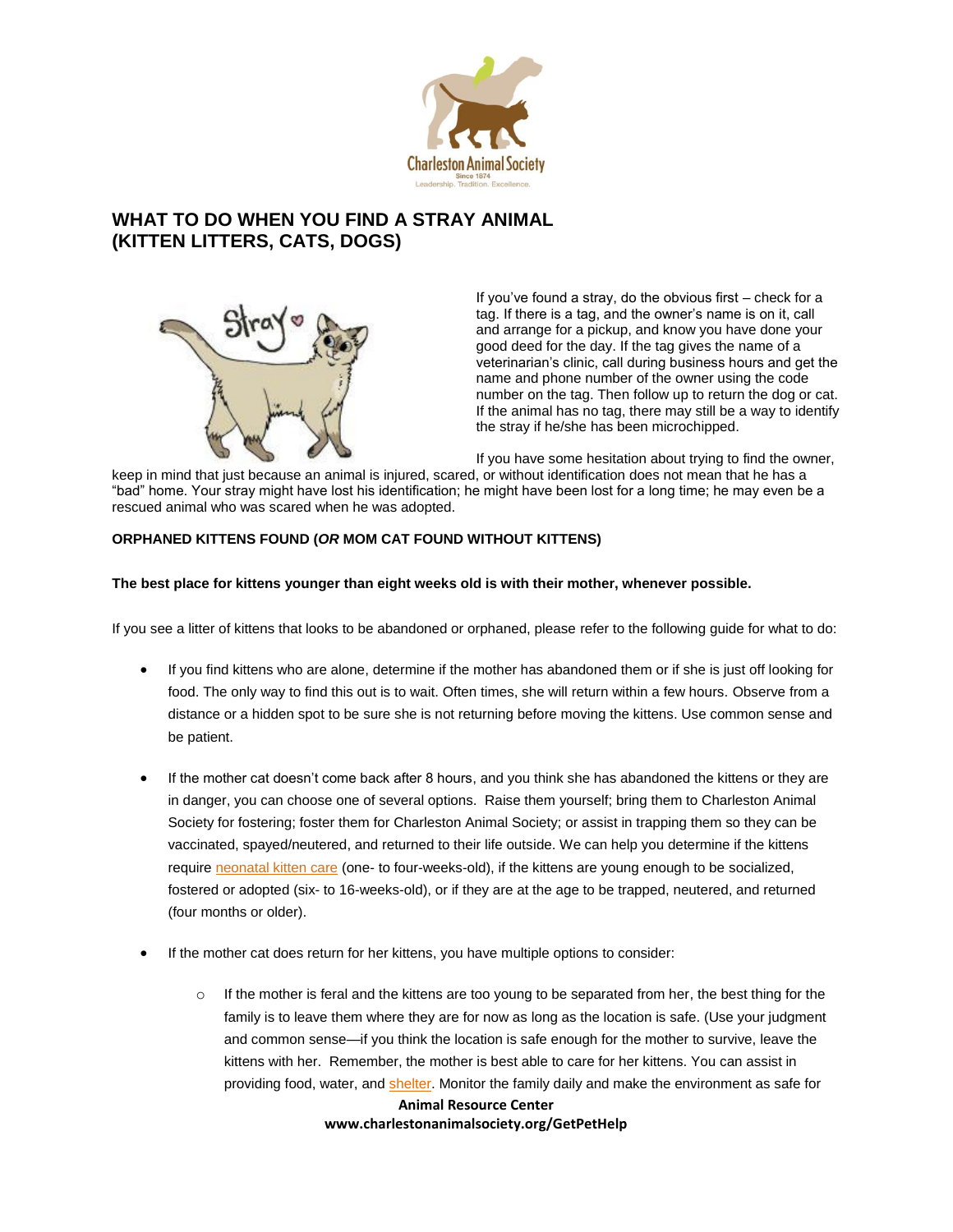

them as you can. If you have decided you don't have the time or the resources to foster, socialize, and adopt out the kittens, then you can trap, neuter, and return the whole family when the kittens are 8-weeks-old or two pounds. If you can foster, socialize, and adopt out the kittens, the ideal window is when the kitten are between six weeks and 12 weeks old. The best thing for the mother cat is to be trapped, spayed, and returned to her outdoor home.

- $\circ$  If the kittens are too young to be separated, and you believe it is safer for the whole family to come indoors—you can trap the mom, trap or scoop up the kittens depending on their age, and bring the whole family inside to a quiet, small room like a bathroom, where they can live until the kittens are weaned and it is safe to get them all neutered. Learn more about how to care for an outdoor cat family indoors in the sidebar at left. From there you can decide what is best for the kittens and either return mom outside if she is feral or find her an adoptive home if she is fully socialized. IMPORTANT: It can be very traumatizing for a truly feral cat to be brought indoors with her kittens, not to mention potentially dangerous. Learn how to tell the difference between [socialized \(stray\) cats and feral cats.](http://www.alleycat.org/page.aspx?pid=712)
- $\circ$  If the mother is feral and the kittens are old enough to be separated from her, you have a decision to make: commit to foster, socialize, and adopt out the kittens, or trap, neuter, and return the kittens when they are 8 weeks or two pounds.
- If you trap a cat and discover at the clinic that she is a nursing mother, get her spayed immediately and return her to the area where you trapped her as soon as she is clear-eyed that evening, with approval from the veterinarian. Many times, you only learn this after she is at the clinic—make sure the clinic knows your plans for returning nursing mothers as soon as possible; they may have an anesthesia protocol that will enable her to wake up from surgery more quickly. It may seem counterintuitive to separate her from her kittens, but it's difficult to trap her again—this may be your only real chance to spay her and prevent further litters. Try to find the kittens (following the mother after you return her) so that you can trap and neuter them when they are old enough. *Note: Nursing mother cats continue to produce milk after being spayed, and can continue to nurse their kittens.*
- If you discover at the clinic that you have brought in a pregnant cat, have her spayed by an experienced veterinarian who has performed this surgery before. It may be necessary to allow an extra day for recovery and extended observation. For many people, this is a difficult aspect of trapping and returning, but as with nursing mothers or any cat in a trap, it may be difficult to trap her again—this is your opportunity to protect her from the health risks and ongoing stresses of mating and pregnancy.

## **HANDLING HOMELESS ANIMALS**

Please be sure to exercise caution with an unfamiliar animal. Even a tame cat or friendly dog can become aggressive and bite when they are frightened or injured. State law requires that a pet that has bitten a person must be quarantined – in an official shelter - if unvaccinated. Since all homeless and feral animals have uncertain vaccination histories, it's especially important that you exercise caution in handling unknown animals.

# **Animal Resource Center www.charlestonanimalsociety.org/GetPetHelp**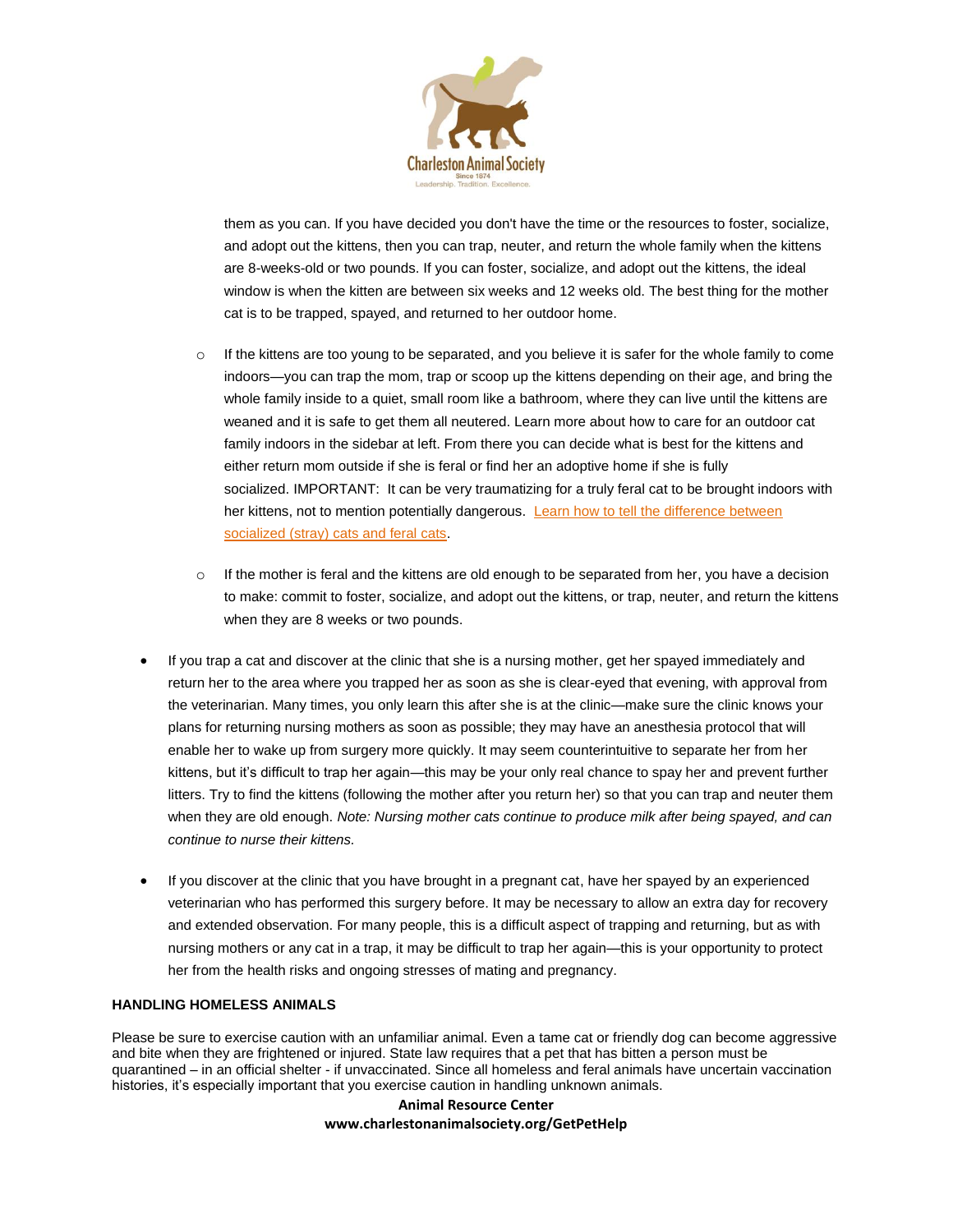



To minimize the risk of being scratched or bitten, we recommend the use of humane box traps for feral cats. Even for friendly strays, we suggest that you put tuna fish (intended for human consumption) in the back of the carrier. A little hunger makes the cat more likely to enter the carrier. After the cat has completely entered, close the door with a gloved hand (an oven mitt will work, too). If the cat will not go in or if you do not have a carrier, you can call the local animal control or shelter to borrow a humane trap.

Traps can also be rented from some local rental companies. (Please see the section titled "Community Cats" for more info on potentially feral cats and resources.

## **HOW TO REPORT A STRAY**

- **Charleston Animal Society is an open admissions animal shelter serving Charleston County.** If you find a pet in Charleston County, you may bring it to Charleston Animal Society during our regular operating hours.
- **If you find a pet outside of Charleston County,** please contact the animal shelter in that county. Charleston Animal Society cannot accept pets that are found outside of Charleston County.
- **If you find a pet after operating hours,** please consider holding onto the pet until Charleston Animal Society opens the next day. If you cannot keep the animal overnight, please call your local police nonemergency number for guidance.
- **If you find an injured stray animal** after Charleston Animal Society is closed for the day, you may take the animal to an Emergency Animal Clinic: North Charleston: Veterinary Emergency Care 843-744-3372. Mount Pleasant Animal Emergency Clinic 843-216-7554.
- **You will not be charged** for turning in a stray animal, but you will be asked to verify that the animal is stray, so please take your ID to provide necessary information.

## **LEGAL CONSIDERATIONS**

You should always report having found a stray/lost animal so that the owner, if there is one, can find them. Doing this does not mean that you must relinquish all concern for the animal. While we prefer you bring the animal in so we can assist in locating its family, you may still keep in touch with us to follow up on the status of the animal and assist with placement once he/she is available for adoption. Charleston Animal Society scans all incoming dogs to locate a possible owner. We are required to hold dogs for five days, but if you are interested in adopting them, we would allow an individual to put a possible hold on them while they are in our care.



Even though you're not legally required to notify the shelter, you'll still want to let us know that you have a stray. If the owners of the animal are looking for their pet, they

will most likely start by calling the shelter, so it's very important that we know that you have found the pet.

## **IF YOU WANT TO TRY TO FIND THE OWNER(S) YOURSELF**

Besides notifying your local shelters and having the animal checked for a microchip (required by law), you'll want to check lost-and-found ads in the local newspapers. Try placing an ad in the lost-and-found section yourself. Another good strategy is to post flyers in the vicinity where the animal was found.

> **Animal Resource Center www.charlestonanimalsociety.org/GetPetHelp**